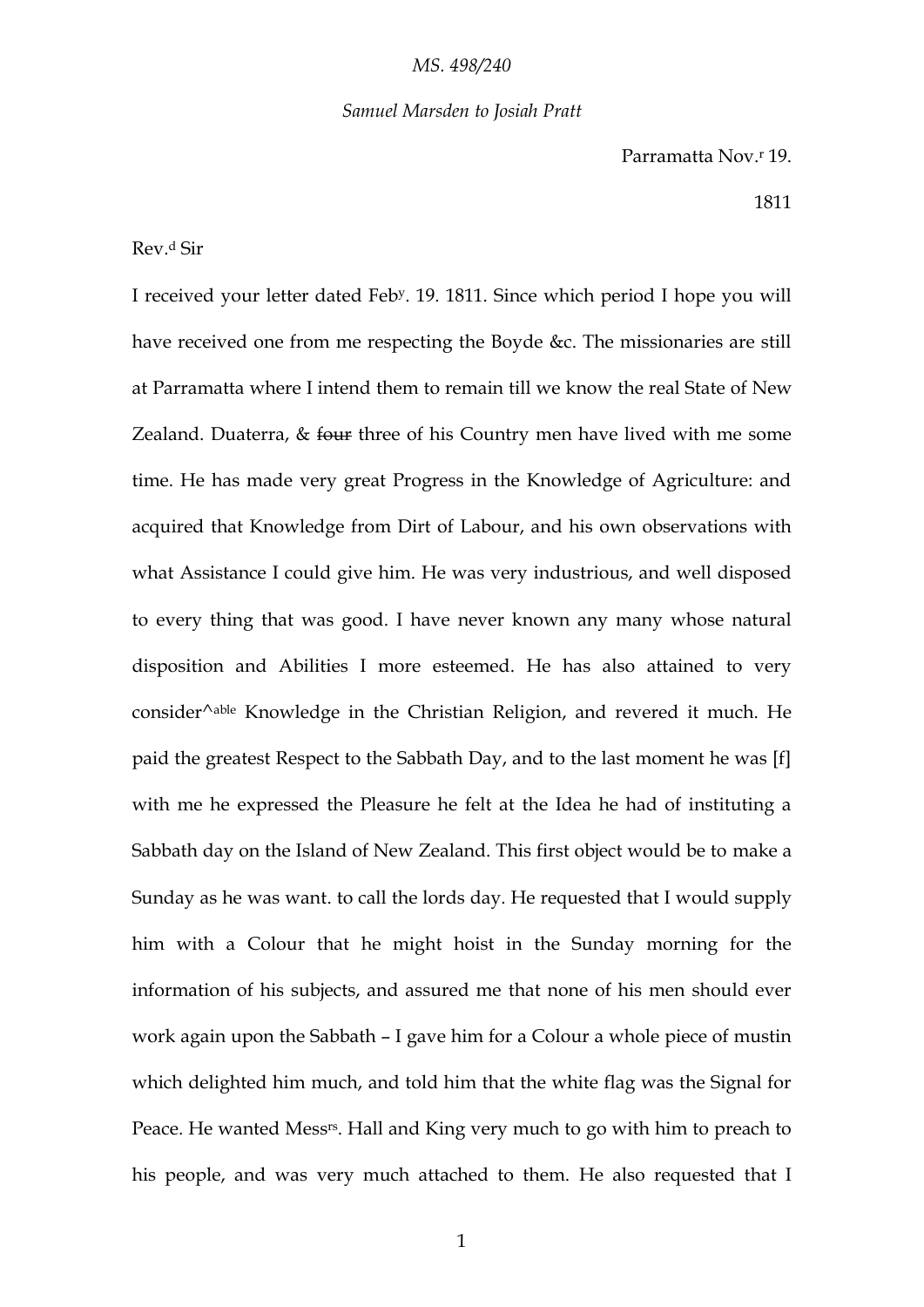# *Samuel Marsden to Josiah Pratt*

would procure him some Schoolmasters to teach the Children, which I promised to do when I knew all was Peace in New Zealand. I told him I could not let Messrs. King and Hall go now — lest they should be injured, but that [f] they should come thereafter when they could come without any danger. One of his Companions who speaks English very well, and was living with me, learning Agriculture, and other things is gone over with Duaterra, to see what State the Island is in, and he comes back to me again with Infor-=mation from Duaterra, and with some of Duaterra's own Subjects to live with me, for the acquirement of useful Knowledge. After Duaterra has instituted the Sabbath, and introduced the Cultivation of wheat Pease Beans &c &c, which he is now fully equal to do, he intends again to visit Port Jackson. The natives of New Zealand are far advanced in Civilisation, and apparenlly prepared for receiving the Knowledge of Christianity more than any Savage natives I have seen. Their Habits of Industry are very strong: and their thirst for Knowledge great, they only want the means. As Duaterra was anxious to return to see his friends they haveing heard that he was dead. I procured him a passage with two more of his Country men in the Fredrich Whater, belonging to the House of [f] my Agent M<sup>r</sup> . Wilson who has become a Bankrupt. The Vessel is commanded by a M.<sup>r</sup> Bodie. Captain Bodie pledged himself to me that he would treat them well, and land them at the Bay of Islands, their native place – I hope he will fulfil his Promise. I think it would be prudent to make some Inquires of M<sup>r</sup>. Wilson about the Fredrick – and to request him to inform you when she arrives in England that you may learn what has become of Duaterra, and his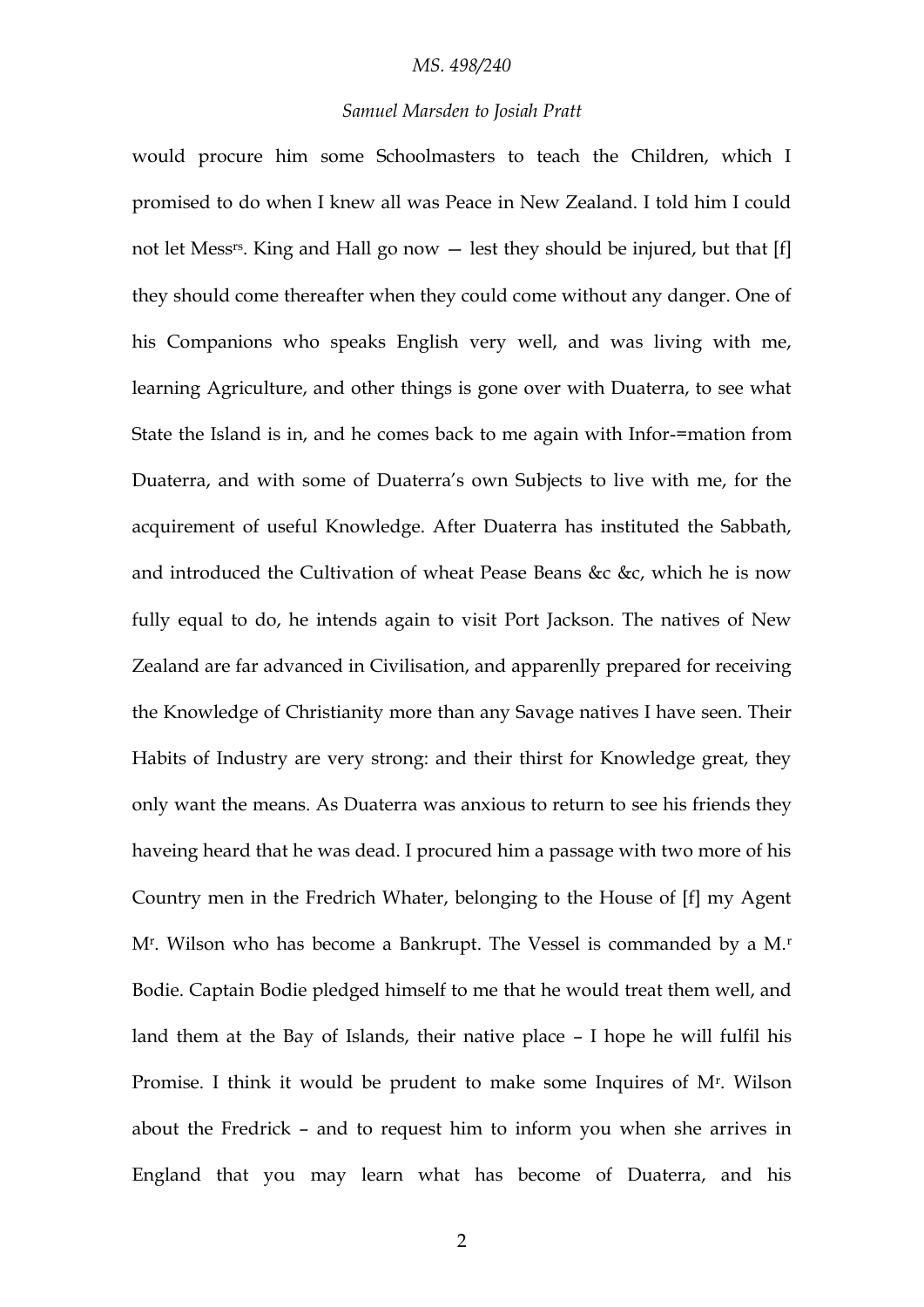#### *Samuel Marsden to Josiah Pratt*

Companions, Tho' I have some Confidence in Captain Bodie, yet I am not without my fears lest he should forget his Promises to me. All the three men are good Sailors – and his interest may tempt him to keep them on Board. I shall be very much distressed, should he bring them with him to England. Duaterra is so desirous to promote the improvement of his Country-men. I furnished him with tools [?] Seed Wheat Saws &c &c. and a few presents for his friends, which would make him welcome. [f] The Cruelties which some if the Captains of the ^Whalers have exercised upon the New Zealanders are dreadful – Some have been murdered, other have been cruelly flogged, their Houses have been burned, and their Potato Plantations destroyed. From the different Account I have received from Persons who have been at New Zealand, it is wonderful that any Ship has escaped their just Vengeance with Respect to myself I should not hesitate a moment to live amongst them – They are a sensible and noble Race of men; naturally affection=ate, and of very strong minds. I consider it the most happy Circumstance that such an opportunity was afforded to Duaterra on Board the Ann to trim his opinion of Hall & King, and to see the wonderful difference between men who fear God and those who do not, the attachment and Confidence established between them will never be forgotten should the way be clearly [f] opened for the missionaries to proceed to New Zealand. I have no doubt, but that the New Zealanders will in time receive the Blessings of the Gospel. but I still think the foundation must be laid at New South Wales. The Colony is never free from some of those natives. A School for their instruction in the simple Arts, and in Agriculture, as well as in reading and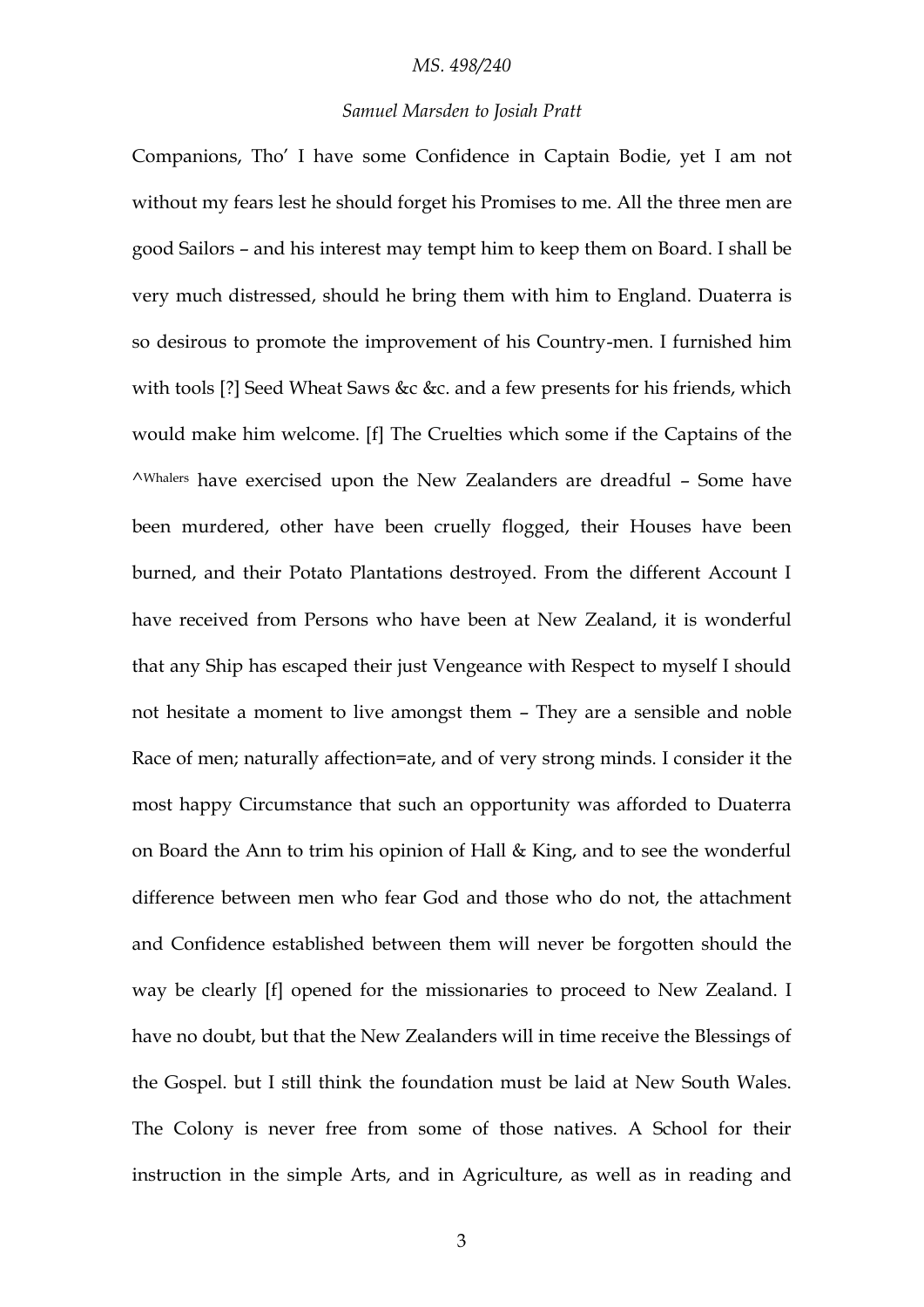# *Samuel Marsden to Josiah Pratt*

writing would be the likelest means to promote their Good. I think the Society would do right to send out M<sup>r</sup> . Kendall – he will then be ready for any work that Providence may call him to. I should recommend to the Society to have him sent out in the Capacity of a Settler to this Colony with an Order from the Secretary of State for a Grant of fund. This will be of great Service to him; and will ensure him the Governor's Support and Protection to a certain extent. What the Governor is directed to do for him from the Government, he will do. [f] What took place at New Zealand with Regard to the Boyde will be no Hinderance to the mission. M<sup>r</sup>. Kendall might establish himself here, in the first Place, and firm some intimate friendships with those who visit the Colony, and be acquiring the Language as opportunity offered. An opportunity might offer for him to go over to visit the Island and leave his family here – he would then better judge what ought to be done – Hall & King are pretty bent upon going in whenever it appears prudent and safe. As soon as my messenger returns with an Account of the Island we shall know then better what to do  $-$  Hall & King are now no Expence to the Society - Hall is a very able man, and  $\wedge$  of great Steadiness & Industry , His wife is a most excellent woman – King is very pious – I wish he had been married – it would have been much better, never upon my Account send a single man out, [f] especially so far from Home. I have not so much Reason to be satisfied with King as with Hall, tho I have nothing to say against either his moral or religious  $\wedge$ character, but he is unsettled more or less which he would not have been had he been married. Since I have sat down, two New Zealandes<sup> $\wedge$ ers</sup> have  $\wedge$ <sup>come</sup> to day 16 miles to see me both Sons of Chiefs, one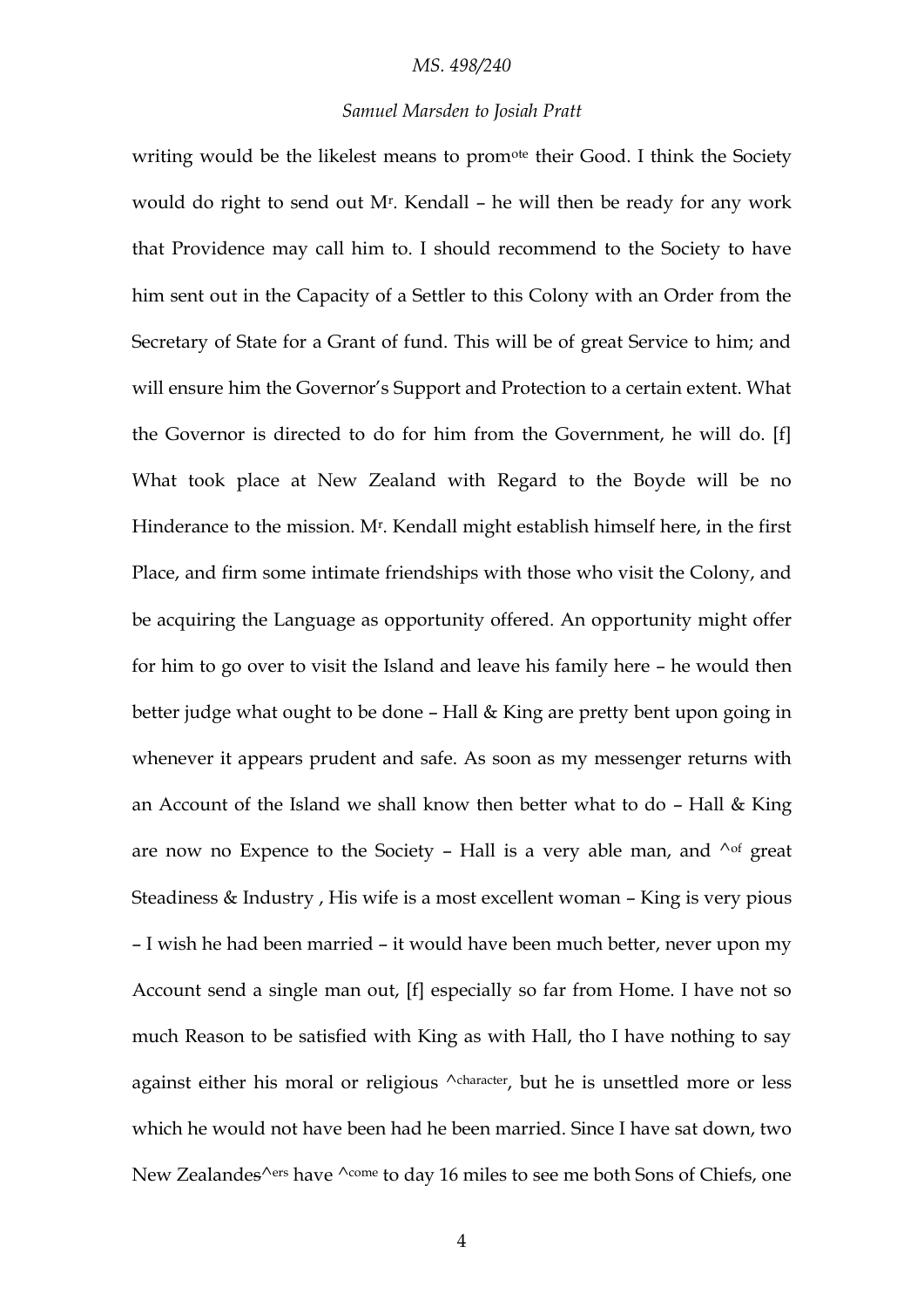# *Samuel Marsden to Josiah Pratt*

has lately arrived. He is the Son of Terrā, a man noted for his kindness and attention to the whalers, and one who has been shamefully cheated by some of them. I asked one of them who had now been three years from his friends and lived principally on Board some of our Colonial Vessels, if he would take a little Spirits and water – he told me that he never drank any. He is a very fine young man, and tho' there is so much drunkenness in this place the Example of those, who live with him has not corrupted his morals. From all that I have seen, the New Zealanders are the most moral [f] and orderly people I have seen any where. I shall endeavour to collect some well attested facts of the treatment of these People Preceive from our whaling Ships, if the masters do continue to act as they have done, and see if some thing can not be done to restrain them from those Acts of Violence & Fraud of which they have been guilty. I shall write to you again when my messenger returns from Duaterra. Hall & King are now no Expence to the Society – The Sum I have paid them at differen<sup>t</sup> times from their leaving London has amounted to about ₤65. Should an opening be made for them to go forward, they then will call upon the Society for support. I supplied Duaterra with what he wanted from myself excepting a Pit Saw – which was the Property of the Society. I have no doubt, but in time much good will [f] be done by the Society, as I explained fully to Duaterra, their good intentions towards his Country, and that they were both able and willing to do all for them that they could desire. My Colleagues are both well – and labouring or the great Cause of our common Lord. Present my respectful Compliments to the Society, and assure them of my warmest wishes to support their views